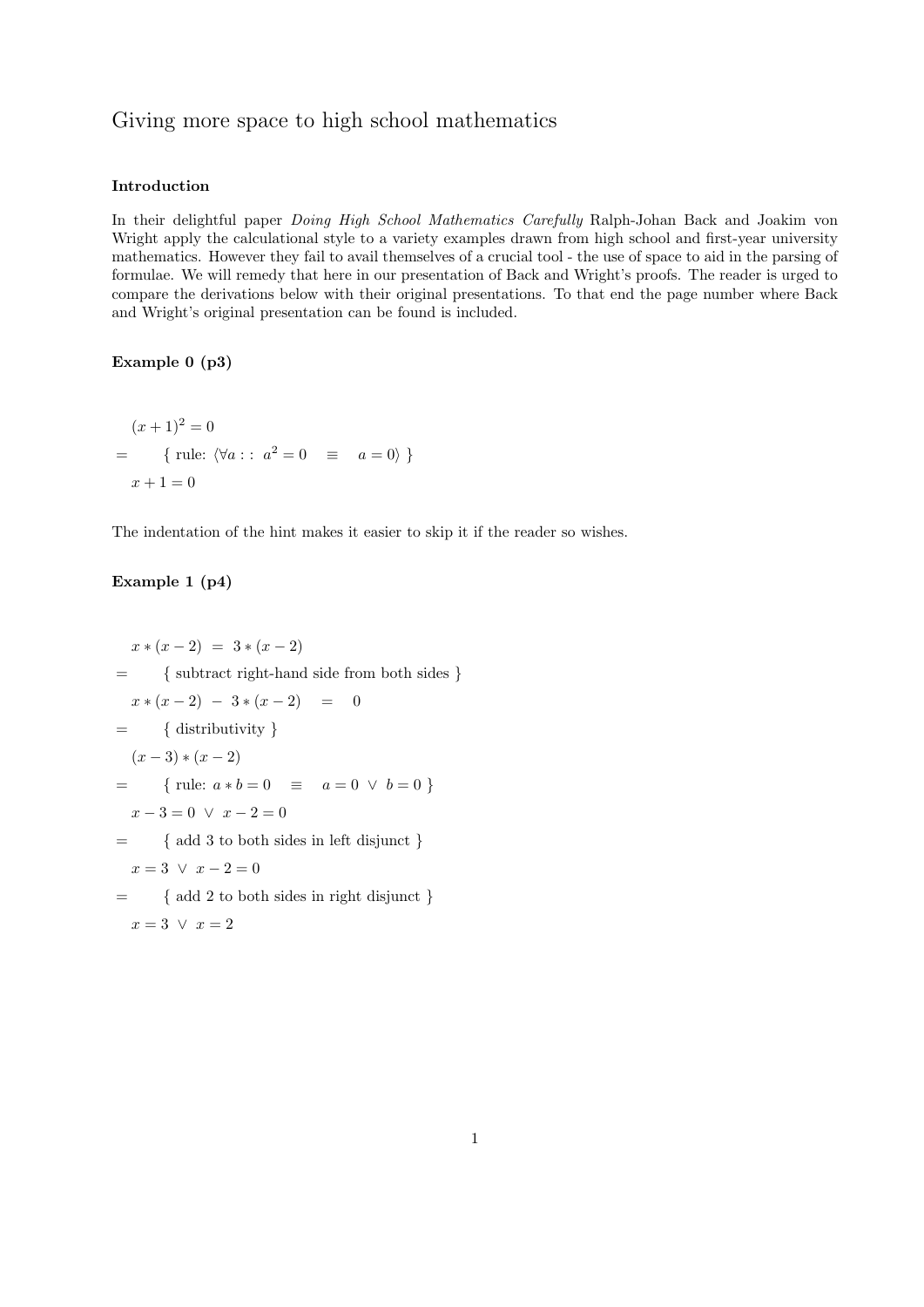# Example 2 (p5)

$$
4 * x2 + 3 * x = 0
$$
  
= { distributivity }  
 $x * (4 * x + 3) = 0$   
= { rule:  $a * b = 0$   $\equiv a = 0 \lor b = 0$  }  
 $x = 0 \lor 4 * x + 3 = 0$   
= { arithmetic }  
 $x = 0 \lor x = -3/4$   
 $4 * x2 + 3 = 0$   
= { subtract 3 from both sides }  
 $4 * x2 = -3$   
= { divide both sides by 4 }  
 $x2 = -3/4$   
= { x is real and no square of a real is negative }  
*false*

$$
4 * x2 - 3 = 0
$$
  
= { add 3 to both sides }  

$$
4 * x2 = 3
$$
  
= { divide both sides by 4 }  

$$
x2 = 3/4
$$
  
= {  $a2 = b$  =  $a = \sqrt{b}$   $\vee$   $a = -\sqrt{b}$  }  

$$
x = \sqrt{3/4} \qquad x = -\sqrt{3/4}
$$
  
= { arithmetic }  

$$
x = \sqrt{3}/2 \qquad \vee \qquad x = -\sqrt{3}/2
$$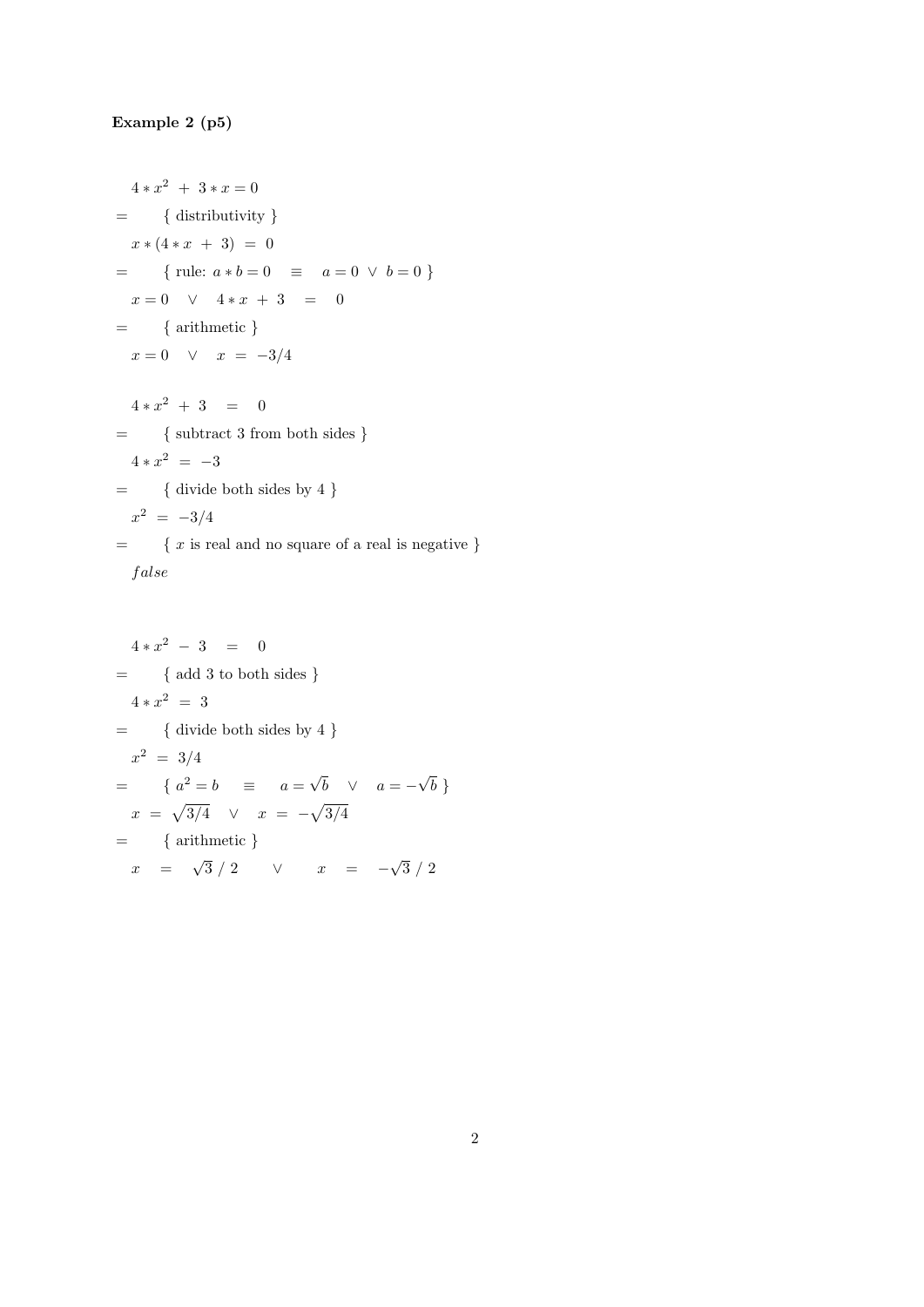#### Example 3 (p7)

 $f.x$  is defined

 $=$  { definition of f}  $\frac{1}{x^2-1}$  is defined = { known rules about definedness of rational expressions }  $x^2 - 1 \neq 0$  $=$  { def. of  $\neq$  }  $\neg(x^2-1 = 0)$  $=$  { solutions of  $x^2 - 1 = 0$ }  $x^2 - 1 = 0$ = { difference of two squares }  $(x+1)*(x-1) = 0$  $=$  { zero product }  $x = -1 \quad \vee \quad x = 1$ •  $\neg(x = -1 \lor x = 1)$  $=$  { DeMorgan }  $\neg x = -1 \land \neg x = 1$  $=$  { definition of  $\neq$  }  $x \neq -1 \quad \wedge \quad x \neq 1$ 

### Example 4 (p9)

```
p \Rightarrow (p \land q \Rightarrow q)= { replace sub-term p \wedge q \Rightarrow q }
     \mathcal{L}[p]\triangleright \quad p \wedge q \;\Rightarrow\; q= { replace equals for equals using local assumption p \equiv true }
          true \land q \Rightarrow q= { identity of \wedge }
          q \Rightarrow q= { reflexivity }
          true
• p \Rightarrow true= { right zero of \Rightarrow }
```
true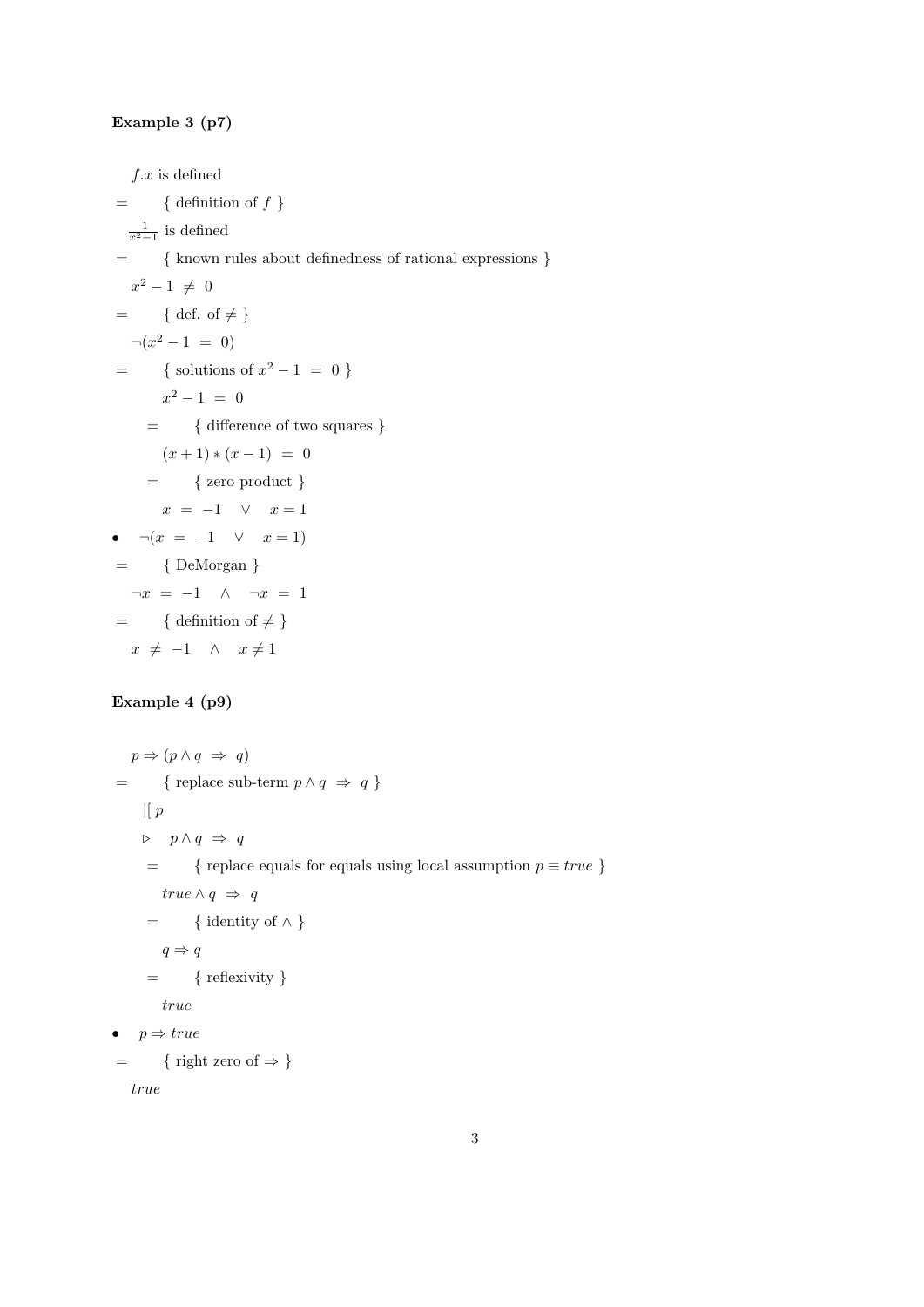#### Example 5 (p9)

 $(x-a)^2 + b$  attains its smallest value = { translation into formal notation }  $\langle \forall y : : (x-a)^2 + b \le (y-a)^2 + b \rangle$  $=$  { subtract b from both sides }  $\langle \forall y : : (x-a)^2 \le (y-a)^2 \rangle$  $=$  { range split,  $y = a \lor y \neq a$ ; one-point rule }  $(x-a)^2 \leq 0 \quad \wedge \quad \langle \forall y : y \neq a : (x-a)^2 \leq (y-a)^2 \rangle$  $= \quad \quad \{ \text{ simplify left conjunct } \}$ •  $(x-a)^2 \le 0$ = { squares are always non-negative }  $(x-a)^2=0$  $=$  { property of square }  $x - a = 0$  $=$  { add *a* to both sides }  $x = a$ •  $x = a \land \langle \forall y : y \neq a : (x - a)^2 \leq (y - a)^2 \rangle$ = { simplify term of right conjunct } •  $\parallel x = a$ ;  $y \neq a$  $\triangleright$   $(x - a)^2$  ≤  $(y - a)^2$ = { substitute using assumption }  $0 \leq (y-a)^2$ = { squares are always non-negative } true •  $x = a \land true$  $=$  { identity of  $\wedge$  }  $x = a$  $x^2 - x - 6$  attains its smallest value

= { make expression into a square}  
\n• 
$$
x^2 - x - 6
$$
  
\n= { manipulate middle term}  
\n $x^2 - 2*x*(1/2) - 6$   
\n= { manipulate last term}  
\n $x^2 - 2*x*(1/2) + (1/2)^2 - (1/2)^2 - 6$ 

4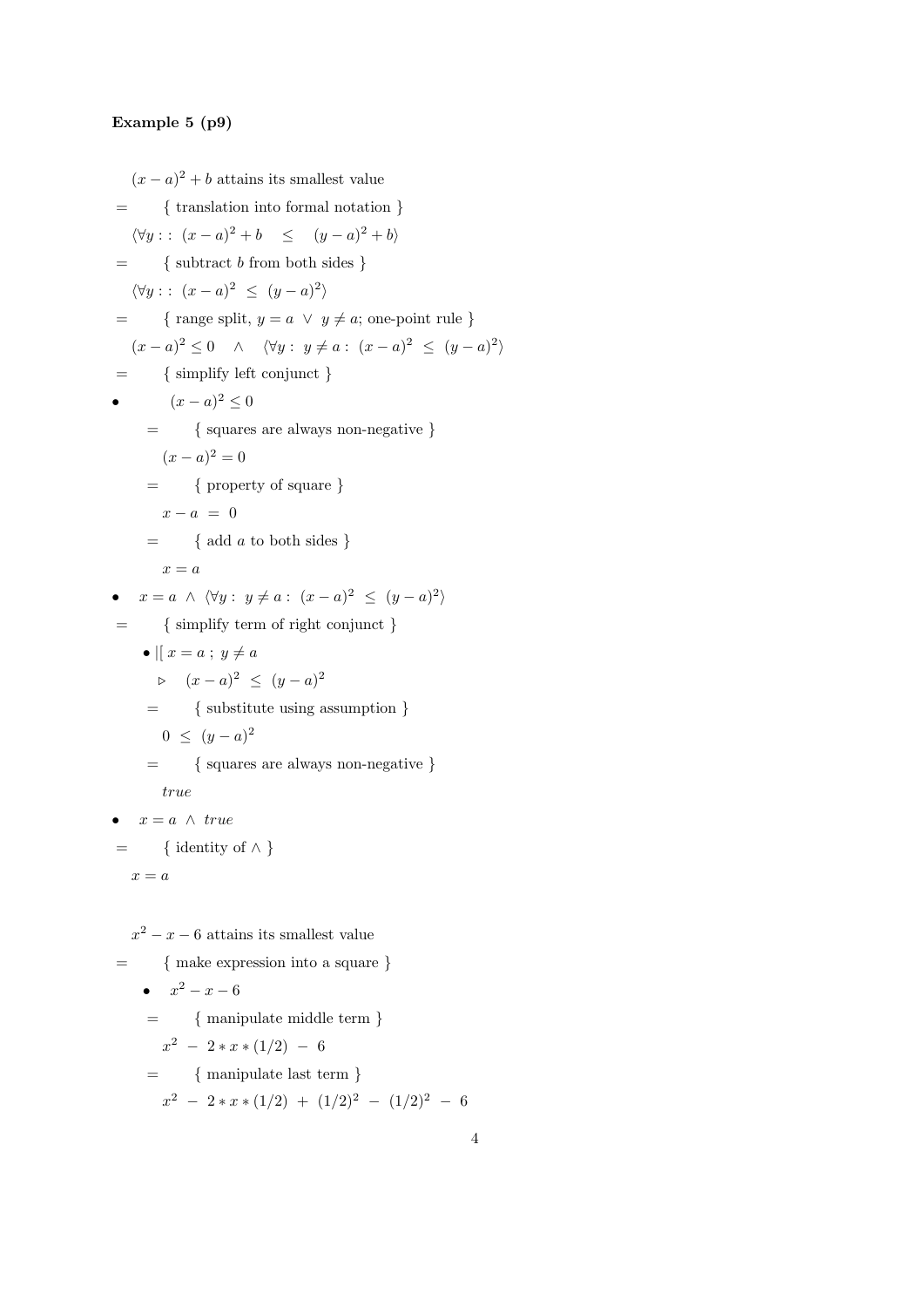$=$  { write as square }

$$
(x - 1/2)^2 - 25/4
$$

- $(x 1/2)^2$  25/4 attains its smallest value
- = { preceding derivation }  $x = 1/2$

## Example 6 (p12)

 $f$  is uniformly continuous

 $=$  { definition }  $\langle \forall \epsilon : \epsilon > 0 : \langle \exists \delta : \delta > 0 : \langle \forall x, y : x - y \langle \delta \land x > y : |2x - 2y| \langle \epsilon \rangle \rangle \rangle$  $\Leftarrow$  { focus on term, replace in monotonic context }  $\bullet$ | $\epsilon > 0$  $\triangleright \quad \langle \exists \delta : \delta > 0 : \langle \forall x, y : x - y \prec \delta \quad \wedge \quad x > y : |2x - 2y| \prec \epsilon \rangle \rangle$ ⇐ { focus on term of ∀, replace in monotonic context }  $\bullet$ ||  $\delta > 0$   $x - y < \delta$   $x > y$  $|2x - 2y| < \epsilon$ = { simplify using assumptions }  $x - y < \epsilon/2$  $\Leftarrow$  { transitivity using assumptions }  $\delta \leq \epsilon/2$ •  $\langle \exists \delta : \delta > 0 : \langle \forall x, y : x - y \leq \delta \quad \wedge \quad x > y : \delta \leq \epsilon/2 \rangle \rangle$  $\Leftarrow$  {  $\exists$ -introduction rule, witness for  $\delta$  is  $\epsilon/2$  }  $\delta > 0 \ \land \ \langle \forall x, y : x - y \ < \ \delta \quad \land \quad x > y : \ \epsilon/2 \ \leq \ \epsilon/2 \rangle$ = { simplify using assumptions } true  $\forall \epsilon : \epsilon > 0 : \text{ true}$ = { predicate calculus }

true